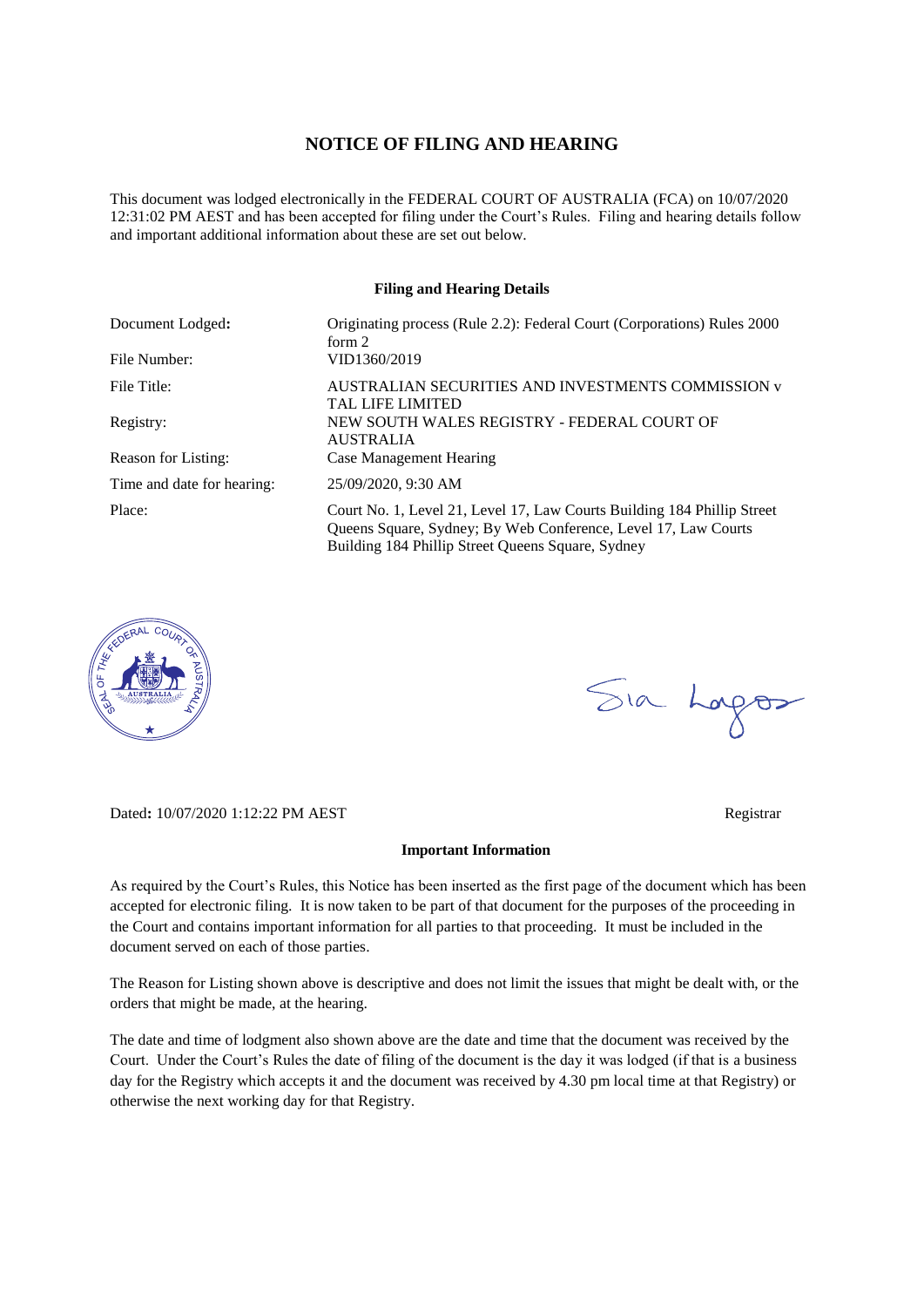This Amended Originating Process was amended on 10 July 2020 pursuant to order 1 of the orders made by Chief Justice Allsop on 9 July 2020.



Form 2 Rule 2.2

# **AMENDED ORIGINATING PROCESS**

No. VID1360/2019

**Federal Court of Australia District Registry: New South Wales** Division: General

# IN THE MATTER OF TAL LIFE LIMITED (ACN 050 109 450)

## AUSTRALIAN SECURITIES AND INVESTMENTS COMMISSION Plaintiff

TAL LIFE LIMITED (ACN 050 109 450)

Defendant

#### DETAILS OF APPLICATION A.

This application is made under s 21 of the Federal Court of Australia Act 1976 (Cth) (FCA Act), ss 12GBA(1), 12GJ(1) and 12GLB(1)(a) of the Australian Securities and Investments Commission Act 2001 (Cth) (ASIC Act), and s 1101B(1)(a)(i) of the Corporations Act 2001 (Cth) (Corporations Act) each as in force with respect to conduct that occurred in the period December 2013 to July 2014, and the inherent or implied jurisdiction of the Court.

The plaintiff (ASIC) seeks declarations of contraventions of the ASIC Act, the Corporations Act and the *Insurance Contracts Act 1984* (Cth) (ICA), pecuniary penalty orders and ancillary orders, including costs against the defendant (TAL).

In this Originating Process, terms which are defined in the Concise Statement dated 13 December 2019 (Concise Statement) have the same meaning as they do in that document.

On the facts stated in the Concise Statement, ASIC claims:

# **Against the Defendant**

A declaration under s 21 of the FCA Act, s 1101B(1)(a)(i) of the Corporations 1. Act, and the inherent or implied jurisdiction of the Court that on 17 December 2013, by the First Claims Pack Representation and in all the circumstances, TAL expressly or impliedly represented that it had a right to the effect set out in paragraph 13 of the Concise Statement contractual entitlement to all of the Second Insured's medical records, when TAL did not have such a right contractual entitlement, and thereby:

| Filed on behalf of  | Australian Securities and Investments Commission, the Plaintiff |     |                  |  |  |
|---------------------|-----------------------------------------------------------------|-----|------------------|--|--|
| Prepared by         | Christine Small                                                 |     |                  |  |  |
| Law firm            | Johnson Winter & Slattery                                       |     |                  |  |  |
| Tel                 | $(03)$ 8611 1333                                                | Fax | $(03)$ 8611 1300 |  |  |
| Email               | christine.small@jws.com.au                                      | Ref | C3868            |  |  |
| Address for service | Level 34, 55 Collins Street<br>Melbourne VIC 3000               |     |                  |  |  |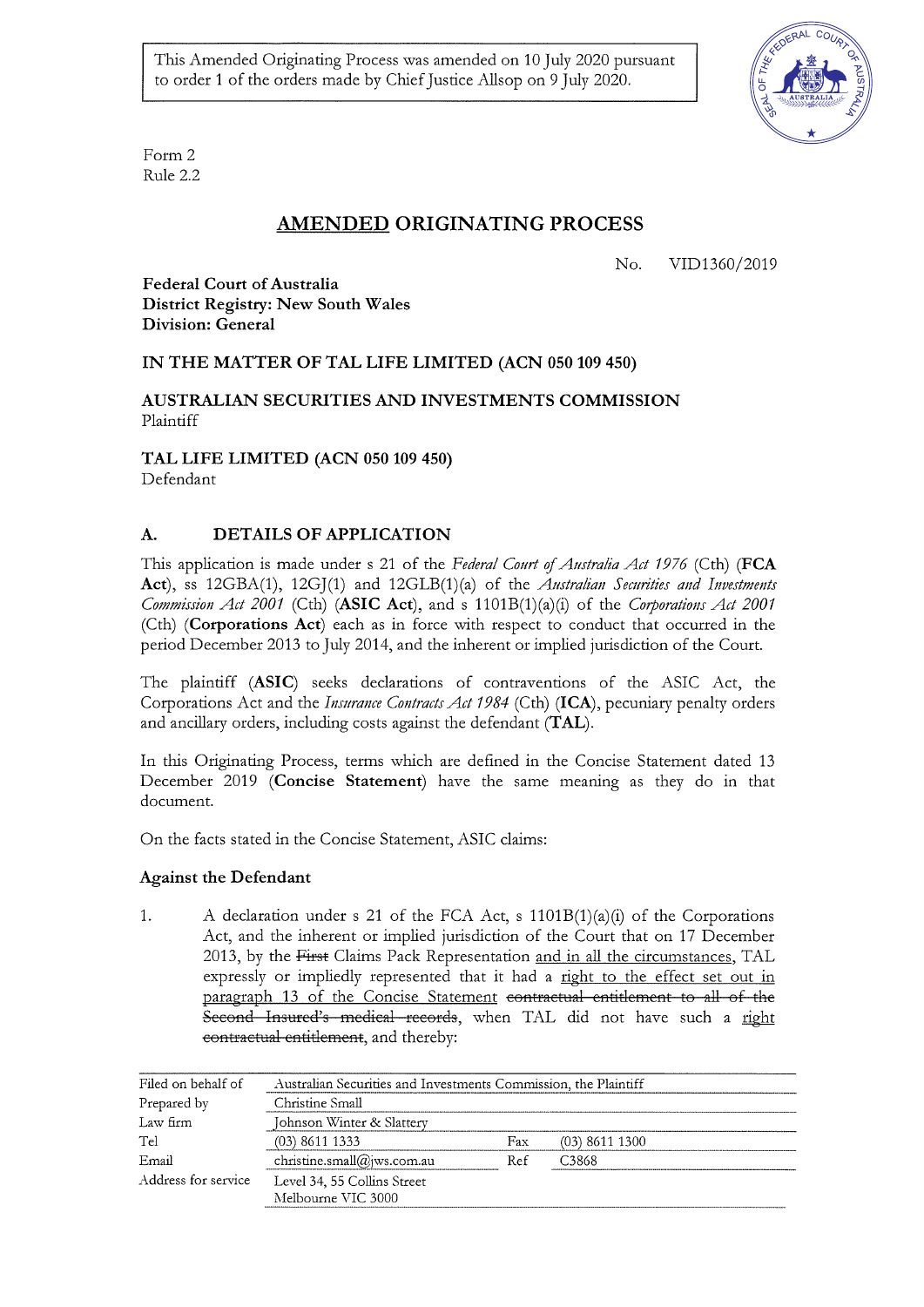- 
- in trade or commerce, in connection with the supply or possible supply  $(a)$ of financial services (within the meaning of s 12BAB(1) of the ASIC Act), made a false or misleading representation concerning the existence or effect of a condition, right or remedy in contravention of s 12DB(1)(i) of the ASIC Act;
- $(b)$ in trade or commerce, engaged in conduct in relation to financial services (within the meaning of s 12BAB(1) of the ASIC Act) that was misleading or deceptive or likely to mislead or deceive in contravention of s 12DA(1) of the ASIC Act;
- $(c)$ engaged in conduct, in relation to a financial product (within the meaning of ss 764A(1)(d) or (e) of the Corporations Act), that was misleading or deceptive or was likely to mislead or deceive in contravention of s 1041H(1) of the Corporations Act; and/or
- breached the requirements of the ICA pursuant to s 13(2) of the ICA, in  $(d)$ that it failed to comply with the provision requiring each party to the contract of insurance to act towards the other party, in respect of each matter arising under or in relation to the contract of insurance, with the utmost good faith.
- $2.$ **Deleted**
- A declaration under s 21 of the FCA Act, s  $1101B(1)(a)(i)$  of the Corporations 3. Act, and the inherent or implied jurisdiction of the Court that in requesting the Second Insured's medical records with reliance upon executed authorities obtained further to the contraventions referred to in paragraph 1 above, TAL breached the requirements of the ICA pursuant to s 13(2) of the ICA, in that it failed to comply with the provision requiring each party to the contract of insurance to act towards the other party, in respect of each matter arising under or in relation to the contract of insurance, with the utmost good faith.
- A declaration under s 21 of the FCA Act, s  $1101B(1)(a)(i)$  of the Corporations  $\overline{4}$ . Act, and the inherent or implied jurisdiction of the Court that on 3 July 2014, in avoiding the Policy in the Avoidance Letter on the basis of purported nondisclosure or misrepresentation:
	- $(a)$ with reliance upon the medical history of the Second Insured;
		- in the circumstances described in paragraph 36A or alternatively  $(i)$ 36B of the Concise Statement; and/or
		- as acquired by TAL further to the contraventions referred to in  $(ii)$ paragraph 1 above; and/or
	- $(b)$ without first:
		- $(i)$ giving notice to the Second Insured of its retrospective investigation into her medical history; and/or
		- affording the Second Insured any or any reasonable  $(ii)$ opportunity to address concerns as to non-disclosure,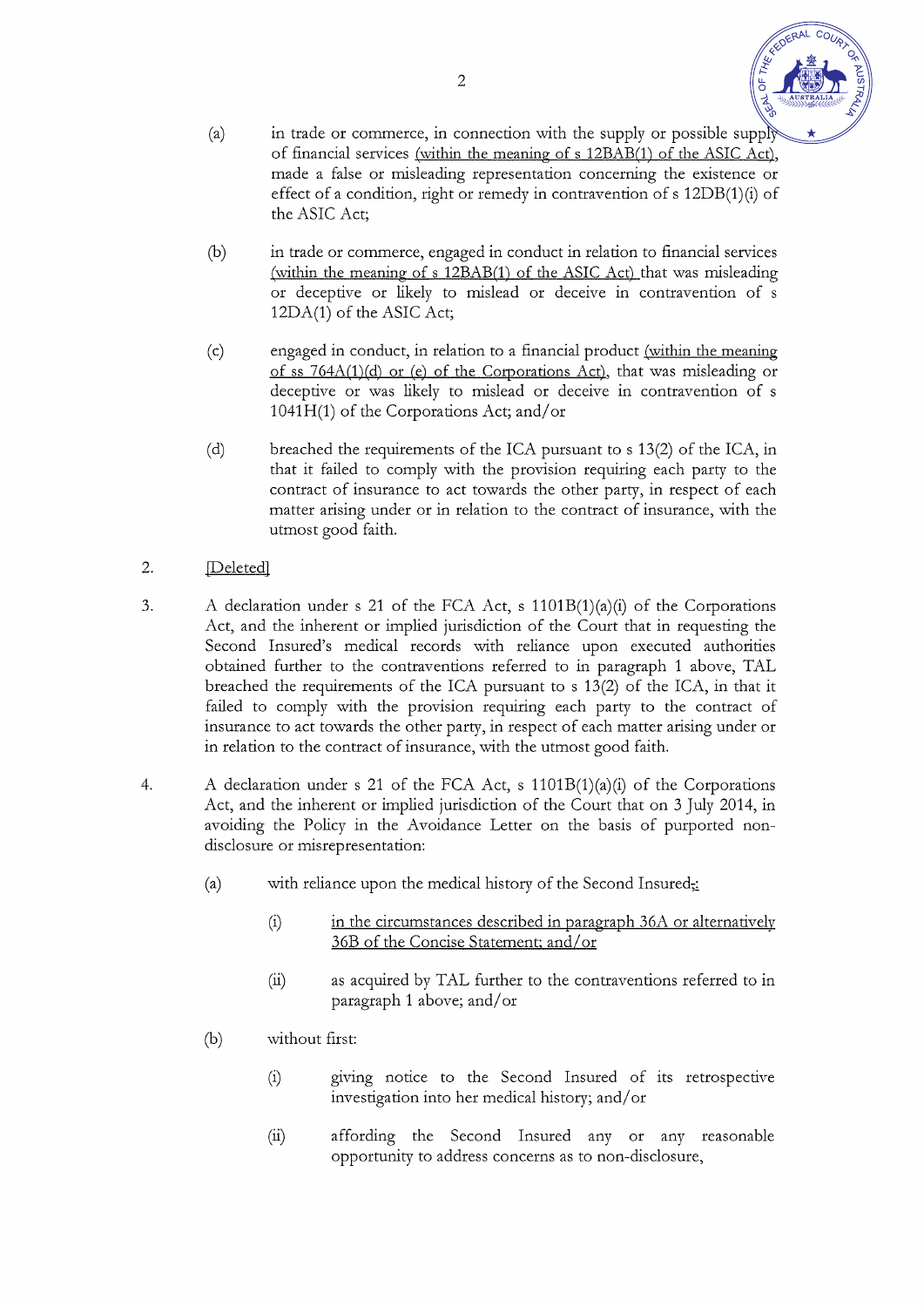

TAL breached the requirements of the ICA pursuant to s 13(2) of the ICA, in that it failed to comply with the provision requiring each party to the contract of insurance to act towards the other party, in respect of each matter arising under or in relation to the contract of insurance, with the utmost good faith.

- 5. **Deletedl**
- A declaration under s 21 of the FCA Act, s 1101B(1)(a)(i) of the Corporations 6. Act, and the inherent or implied jurisdiction of the Court that on 3 July 2014, in alleging, in the Avoidance Letter, that the Second Insured had breached her duty of good faith pursuant to s 13 of the ICA:
	- with reliance upon the medical history of the Second Insured, in the  $(a)$ circumstances described in paragraph 36A or alternatively paragraph 36B of the Concise Statement as acquired by TAL further to the contraventions referred to in paragraph 1 above; and/or
	- without regard to the manner in which information had been collected  $(b)$ for the purpose of the Second Insured's proposal; and/or
	- without first:  $(c)$ 
		- $(i)$ giving notice to the Second Insured of its retrospective investigation into her medical history; and/or
		- $(ii)$ affording the Second Insured any or any reasonable opportunity to address concerns as to non-disclosure,

TAL breached the requirements of the ICA pursuant to s 13(2) of the ICA, in that it failed to comply with the provision implied in a contract of insurance requiring each party to such a contract to act towards the other party, in respect of each matter arising under or in relation to it, with the utmost good faith.

A declaration under s 21 of the FCA Act, s  $1101B(1)(a)(i)$  of the Corporations 7. Act, and the inherent or implied jurisdiction of the Court that on 3 July 2014, in impliedly threatening to, or indicating it was more likely to, seek recovery of amounts paid out by TAL pursuant to the policy, in the event the Second Insured sought to challenge the avoidance of the policy, TAL breached the requirements of the ICA pursuant to s 13(2) of the ICA, in that it failed to comply with the provision requiring each party to the contract of insurance to act towards the other party, in respect of each matter arising under or in relation to the contract of insurance, with the utmost good faith.

## Penalties

An order pursuant to s 12GBA(1) of the ASIC Act that, within 30 days of the 8. order, TAL pay to the Commonwealth of Australia such pecuniary penalties as the Court determines to be appropriate in respect of the TAL's conduct declared to be contraventions of s 12DB(1)(i) of the ASIC Act.

# **Other Orders**

9. An order that TAL pay ASIC's costs of and incidental to the proceeding.